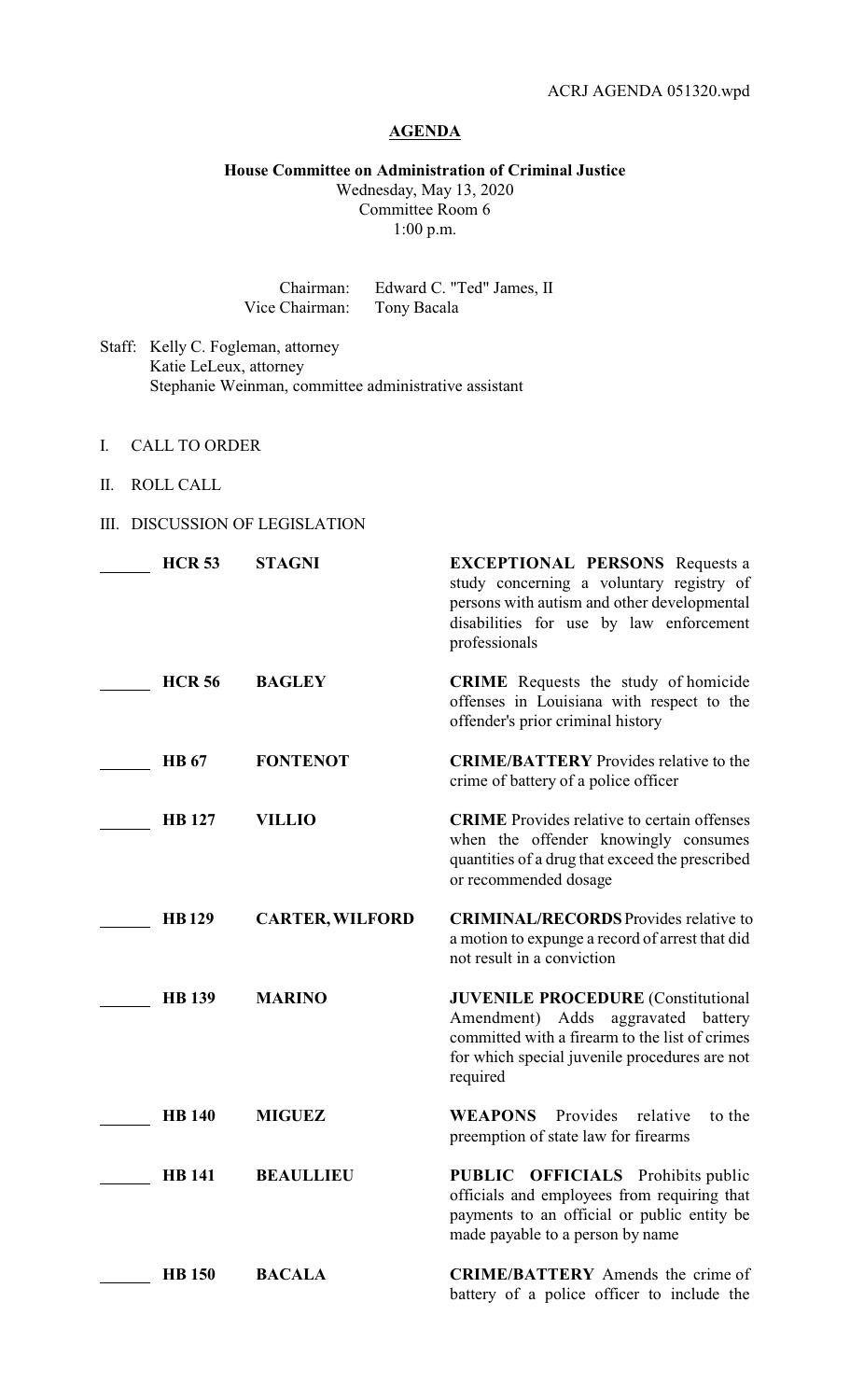|               |                        | throwing of water, other liquids, or human<br>waste                                                                                                       |
|---------------|------------------------|-----------------------------------------------------------------------------------------------------------------------------------------------------------|
| <b>HB</b> 189 | <b>CARTER, WILFORD</b> | <b>CRIMINAL/PROCEDURE</b> Provides<br>relative to the time for filing pretrial motions                                                                    |
| <b>HB 212</b> | <b>MARINO</b>          | <b>CRIME/BATTERY</b> Provides relative to<br>domestic abuse                                                                                               |
| <b>HB241</b>  | <b>JAMES</b>           | <b>CRIMINAL/RECORDS</b> Provides relative to<br>expungement of records                                                                                    |
| <b>HB 250</b> | <b>HILFERTY</b>        | <b>JUVENILES/JURISDICTION Provides</b><br>relative to the prosecution of certain juveniles<br>in adult criminal court for offenses involving<br>a firearm |
| <b>HB</b> 329 | <b>JONES</b>           | <b>PAROLE</b> Provides relative to information<br>contained in pre-parole reports                                                                         |
| <b>HB</b> 334 | <b>FONTENOT</b>        | <b>WEAPONS/HANDGUNS</b><br>Authorizes a<br>concealed handgun permit holder to carry a<br>concealed handgun in a place of worship                          |
| <b>HB</b> 338 | <b>DUPLESSIS</b>       | <b>PARDON/PAROLE</b> Provides relative to<br>physical and mental health information of an<br>offender appearing before the committee on<br>parole         |
| <b>HB</b> 344 | <b>LANDRY</b>          | <b>CORRECTIONS</b> Prohibits the use of solitary<br>confinement for certain persons                                                                       |
| <b>HB</b> 357 | <b>MAGEE</b>           | <b>GAMING</b> Provides for a proposition election<br>to authorize sports wagering in Louisiana                                                            |
| <b>HB</b> 367 | <b>LANDRY</b>          | <b>CRIMINAL/PROCEDURE</b> Provides<br>relative to the recorded statements<br>- of<br>protected persons                                                    |
| <b>HB</b> 369 | <b>STAGNI</b>          | <b>LOTTERY</b> Provides relative to the purchase<br>of lottery tickets                                                                                    |
| <b>HB403</b>  | <b>EDMONSTON</b>       | <b>PARDON</b> Provides relative to the payment of<br>court costs and first offender pardons                                                               |
| <b>HB</b> 418 | <b>LACOMBE</b>         | <b>CONTROLLED SUBSTANCES Provides</b><br>relative to immunity from prosecution for<br>medical marijuana                                                   |
| <b>HB</b> 434 | <b>HILFERTY</b>        | <b>CRIME/HOMICIDE</b> Provides relative to<br>certain homicide offenses                                                                                   |
| <b>HB</b> 436 | <b>MARCELLE</b>        | <b>CRIMINAL/PROCEDURE</b> Provides<br>relative to the maximum time for appearance<br>before a judge                                                       |
| <b>HB</b> 450 | <b>HILFERTY</b>        | <b>CRIME</b> Creates the crime of first degree<br>burglary                                                                                                |
| <b>HB</b> 451 | <b>HILFERTY</b>        | <b>EVIDENCE</b> Provides relative to hearsay<br>exceptions in domestic abuse cases                                                                        |